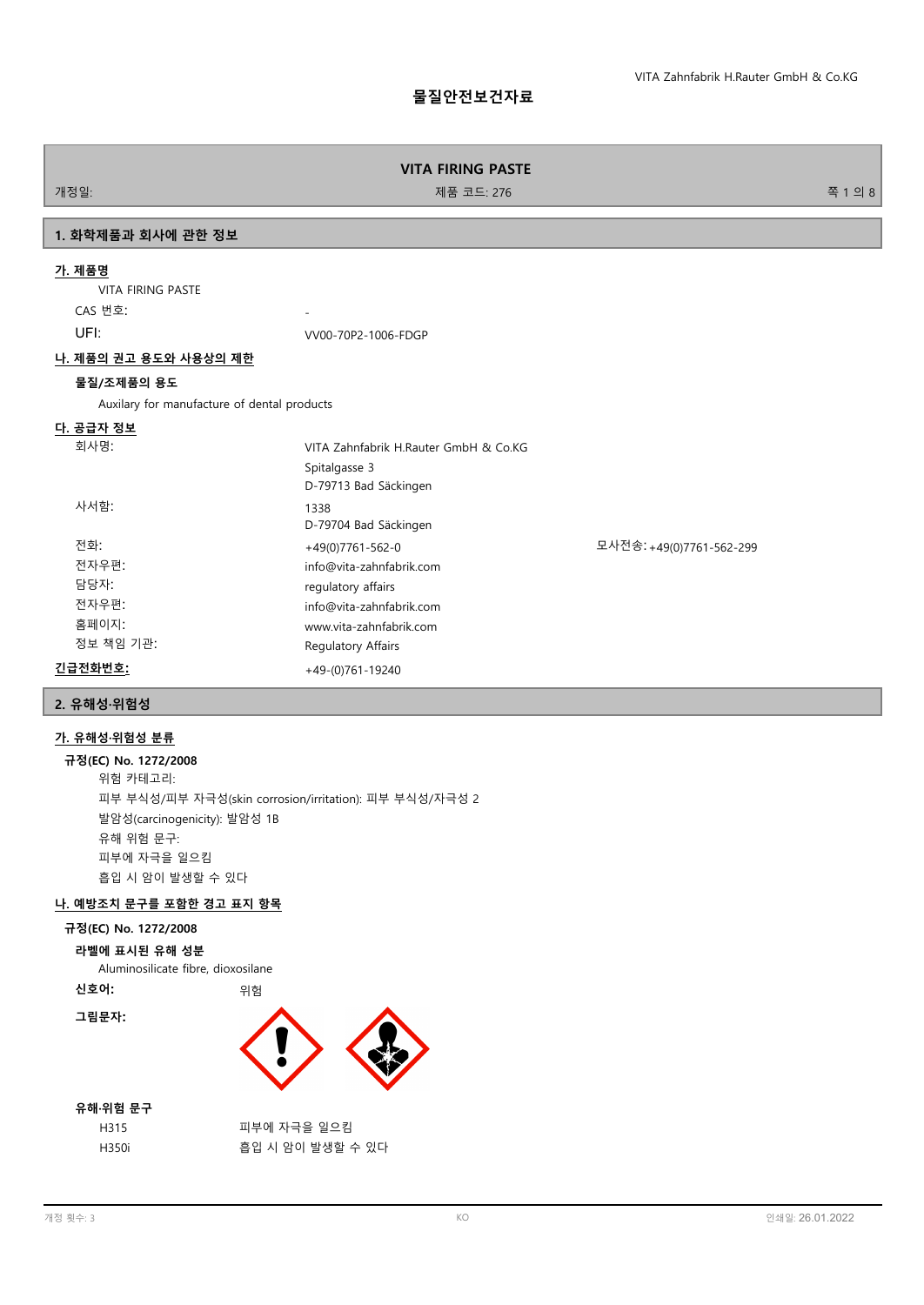# **물질안전보건자료**

| VITA FIRING PASTE |                                       |         |
|-------------------|---------------------------------------|---------|
| 개정일:              | 제품 코드: 276                            | 쪽 2 의 8 |
| 예방조치 문구           |                                       |         |
| P <sub>202</sub>  | 모든 안전 예방조치 문구를 읽고 이해하기 전에는 취급하지 마시오.  |         |
| P280              | 보호 장갑/보호의/눈 보호구/안면 보호구/청력 보호구를 착용할 것. |         |
| P362+P364         | 오염된 의류를 벗고 다시 사용 전 세척하시오.             |         |
| P405              | 잠금장치를 하여 저장하시오.                       |         |

# **다. 유해성·위험성 분류기준에 포함되지 않는 기타 유해성·위험성**

아무런 정보가 없다.

# **3. 구성성분의 명칭 및 함유량**

# **혼합물**

# **유해 성분**

| CAS번호 또는<br>식별번호 | ┃화학물질명/관용명 및 이명(異名)                | 함유량           |
|------------------|------------------------------------|---------------|
| 142844-00-6      | Aluminosilicate fibre, dioxosilane | $20 - 525 \%$ |

H 전체 문구: 16장을 참조하시오.

# **4. 응급조치 요령**

#### **응급 처치**

#### **일반 정보**

의심이 되거나 증상이 발견되면 진찰을 받는다.

## **흡입했을 때**

신선한 공기를 공급한다.

# **피부에 접촉했을 때**

물을 충분히 사용하여 세척한다. 오염된 의복을 갈아 입는다.

# **눈에 들어갔을 때**

세안컵이나 물을 사용하여 즉시 주의 깊게, 그리고 철저하게 세척한다. 눈 자극이 있을 경우 안과의사의 진찰을 받는다.

#### **먹었을 때**

구강을 즉시 헹군 후 물을 충분히 마신다.

## **가장 중요한 급성 및 지연성 증상과 영향**

아무런 정보가 없다.

#### **기타 의사의 주의사항**

증상에 따라 치료하시오.

#### **5. 폭발·화재시 대처방법**

# **가. 적절한 (및 부적절한) 소화제**

## **적절한 소화물질**

주변 환경에 따라 소화 방법을 선택한다.

# **나. 화학물질로부터 생기는 특정 유해성**

비가연성.

## **다. 화재 진압 시 착용할 보호구 및 예방조치**

자급식 호흡구와 화학물질 방호복을 착용하시오. 전신 보호복.

#### **추가 정보**

가스/증기/연무를 물 분사로 가라앉힌다.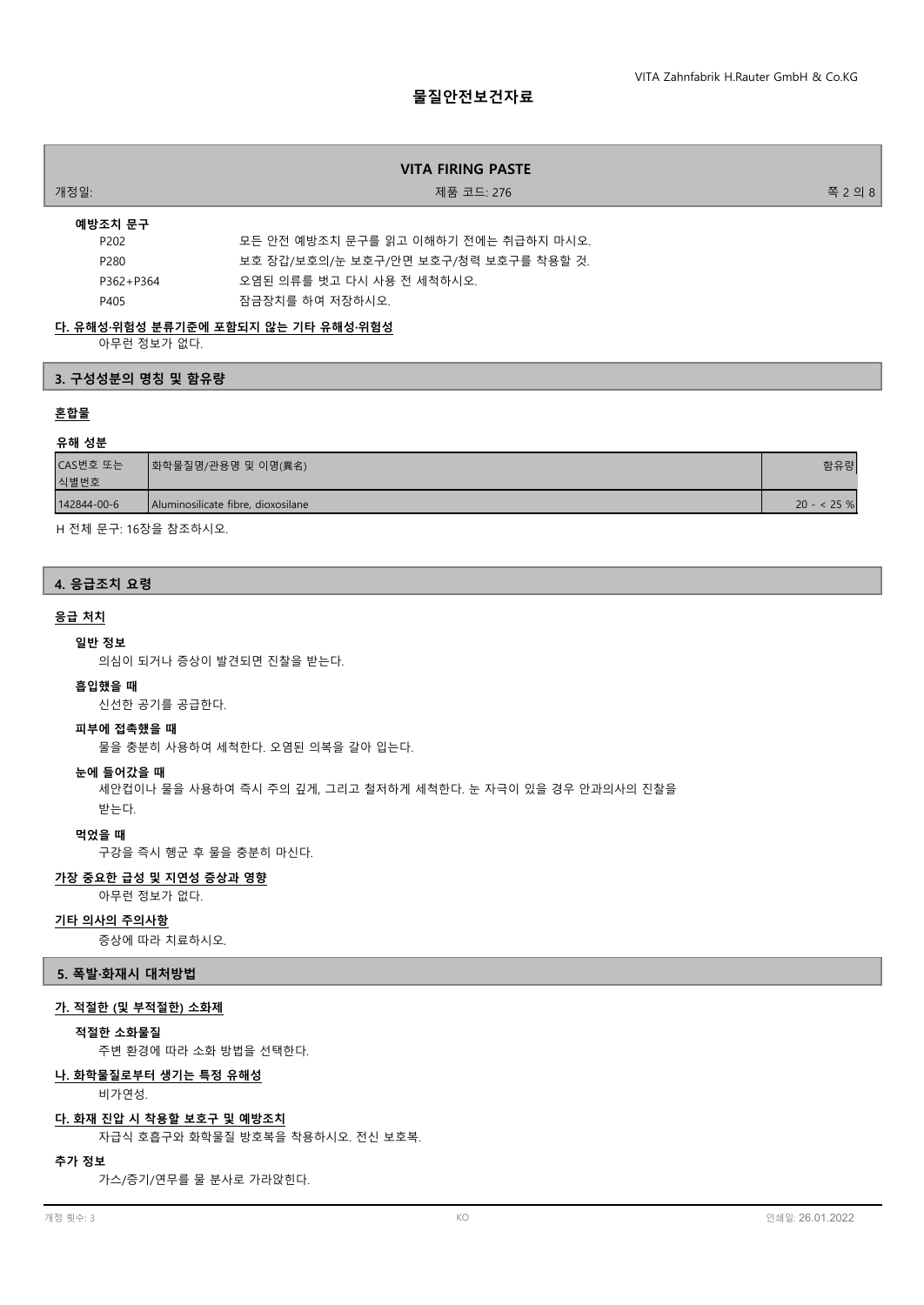개정일: 기능 - 276 전 3 의 8 원 - 276 전 3 의 8 원 - 276 전 3 의 8 원 - 276 전 3 의 8 원 - 276 전 3 의 8 원 - 277 - 277 원 - 277 원 - 277 원 - 277 원 - 277 원 - 277 원 - 277 원 - 277 원 - 277 원 - 277 원 - 277 원 - 277 원 - 277 원 - 277 원 - 277 원 - 277 원

# **6. 누출 사고 시 대처방법**

# **가. 인체를 보호하기 위해 필요한 조치 사항 및 보호구**

#### **일반 정보**

적절히 환기하시오. 가스/연기/증기/에어로솔을 흡입하지 않는다. 피부와 눈, 그리고 의복과 접촉하지 않도록 한다. 개인 보호 장비 사용.

#### **나. 환경을 보호하기 위해 필요한 조치사항**

어떤 특별한 환경보호 조치가 필요하지 않다.

#### **다. 정화 또는 제거 방법**

# **그 밖의 참고사항**

기계적으로 수집한다. 인수한 물질을 폐기물 규정에 따라 처리한다.

#### **다른 항을 참조**

안전 취급: 참조 단락 7 개인 보호구: 참조 단락 8 폐기물 처리: 참조 단락 13

#### **7. 취급 및 저장방법**

# **가. 안전취급요령**

#### **안전취급 요령**

개방된 상태에서 취급할 경우, 국소 흡입 기능이 있는 장치를 사용해야 한다. 분진 발생을 피하시오. 분진을 흡입하지 마시오.

#### **화재와 폭발 예방 조치**

어떤 특별한 화재예방 조치가 필요하지 않다.

#### **일반 산업 위생에 관한 정보**

극도로 오염된 의복은 즉시 폐기한다. 피부 보호 프로그램을 만들어 준수한다. 작업을 끝내고 휴식을 취하기 전에 손과 얼굴을 씻고 필요하면 샤워를 한다. 작업장에서는 식사를 하거나 마시거나 흡연 또는 재채기를 하지 않는다.

# **나. 안전한 저장 방법(피해야 할 조건을 포함함)**

#### **보관실 및 용기에 대한 요구 사항**

컨테이너를 단단히 닫는다. 폐쇄해서 보관한다. 인가자만이 출입할 수 있는 장소에 보관한다. 중요한 위치에서는 적절한 환기와 함께 부분 배출을 한다.

#### **공동 창고 시설 관련 참고사항**

어떤 특별한 주의 조치가 필요하지 않다.

**8. 노출방지 및 개인보호구**

#### **가. 화학물질의 노출기준, 생물학적 노출기준 등**

#### **나. 적절한 공학적 관리**



개방된 상태에서 취급할 경우, 국소 흡입 기능이 있는 장치를 사용해야 한다. 가스/연기/증기/에어로솔을 흡입하지 않는다. **적절한 공학적 관리**

**보호 및 위생 조치**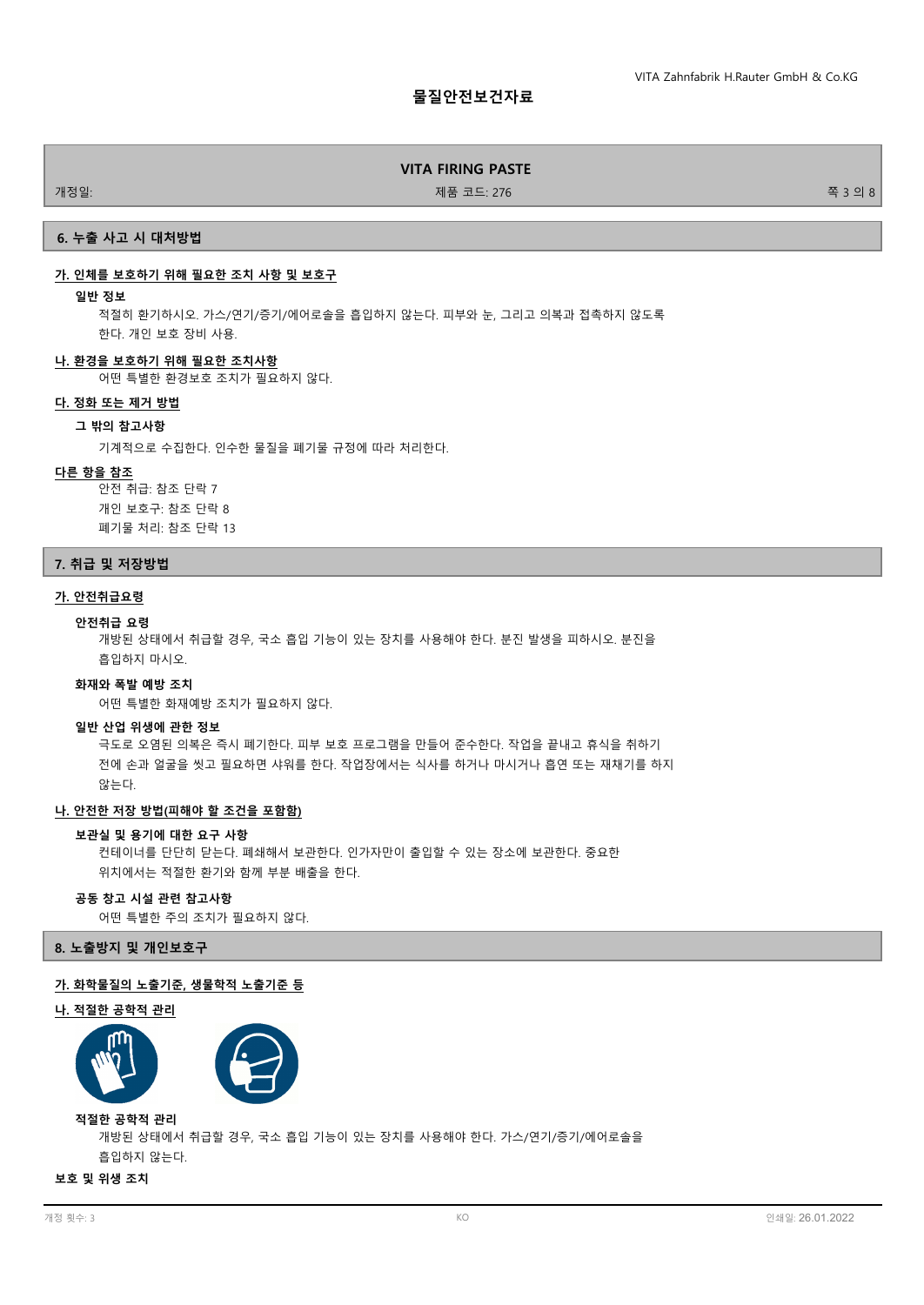개정일: 기능 - 대한민국의 대학 - 대한민국의 대학 - 대한민국의 제품 코드: 276 전 - 대한민국의 대학 - 대한민국의 대학 - 대한민국의 8

## **눈/얼굴 보호**

보안경/안면보호구를을 착용하시오.

#### **손 보호**

화학물질을 취급할 때 CE 마크와 4자리 검사번호가 부착된 내화학성 장갑만을 착용해야 한다. 내화학성 보호장갑은 위험물질의 농도와 양, 그리고 작업장의 상황에 따라 적합한 타입을 선택해야 한다. 특별한 용도로 사용할 경우 위에서 언급한 보호장갑의 내화학성에 대하여 장갑 제조사와 명확하게 논의하는 것이 좋다. 권장 장갑 브랜드 KCL Dermatril P NBR (니트릴 고무) 교체 주기 480 min

#### **신체 보호**

보호의의사용.

#### **호흡기 보호**

환기가 잘 되지 않는 경우 호흡기 보호구를 착용하시오. 분진 발생을 피하시오. 분진은 폐기장소에서 직접 안전하게 배출되어야 한다.

# **9. 물리화학적 특성**

# **기본적 물리화학적 특성에 대한 정보**

| 외관(물리적 상태):                          |                            |
|--------------------------------------|----------------------------|
| 색상:<br>냄새:                           | 휘색<br>없음/없음                |
|                                      |                            |
| 상태 변화<br>녹는점/어는점:                    | 1752 °C                    |
| 초기 끓는점과 끓는점 범위:                      | $\overline{?}$             |
| 인화점:                                 | $\overline{?}$             |
| 인화성<br>고체/액형:<br>가스:                 | 확정되지 않음<br>해당없음            |
| 폭발 속성<br>이 제품은 아니다: 폭발성.             |                            |
| 인화 또는 폭발 범위의 하한:<br>인화 또는 폭발 범위의 상한: | 확정되지 않음<br>확정되지 않음         |
| 자연발화 온도<br>고체:<br>가스:                | 확정되지 않음<br>해당없음            |
| 분해 온도:                               | 확정되지 않음                    |
| pH:                                  | 확정되지 않음                    |
| 용해도:                                 | 아니오                        |
| 다른 용제에서 용해도<br>확정되지 않음               |                            |
| n 옥탄올/물 분배계수:                        | 확정되지 않음                    |
| 증기압:                                 | $\le$ =1100 hPa            |
| (장소 50 °C)                           |                            |
| 밀도:                                  | 2,5-2,72 g/cm <sup>3</sup> |
| 증기밀도:                                | 확정되지 않음                    |
| 그 밖의 참고사항                            |                            |

**물리적 위험 분류에 관한 정보**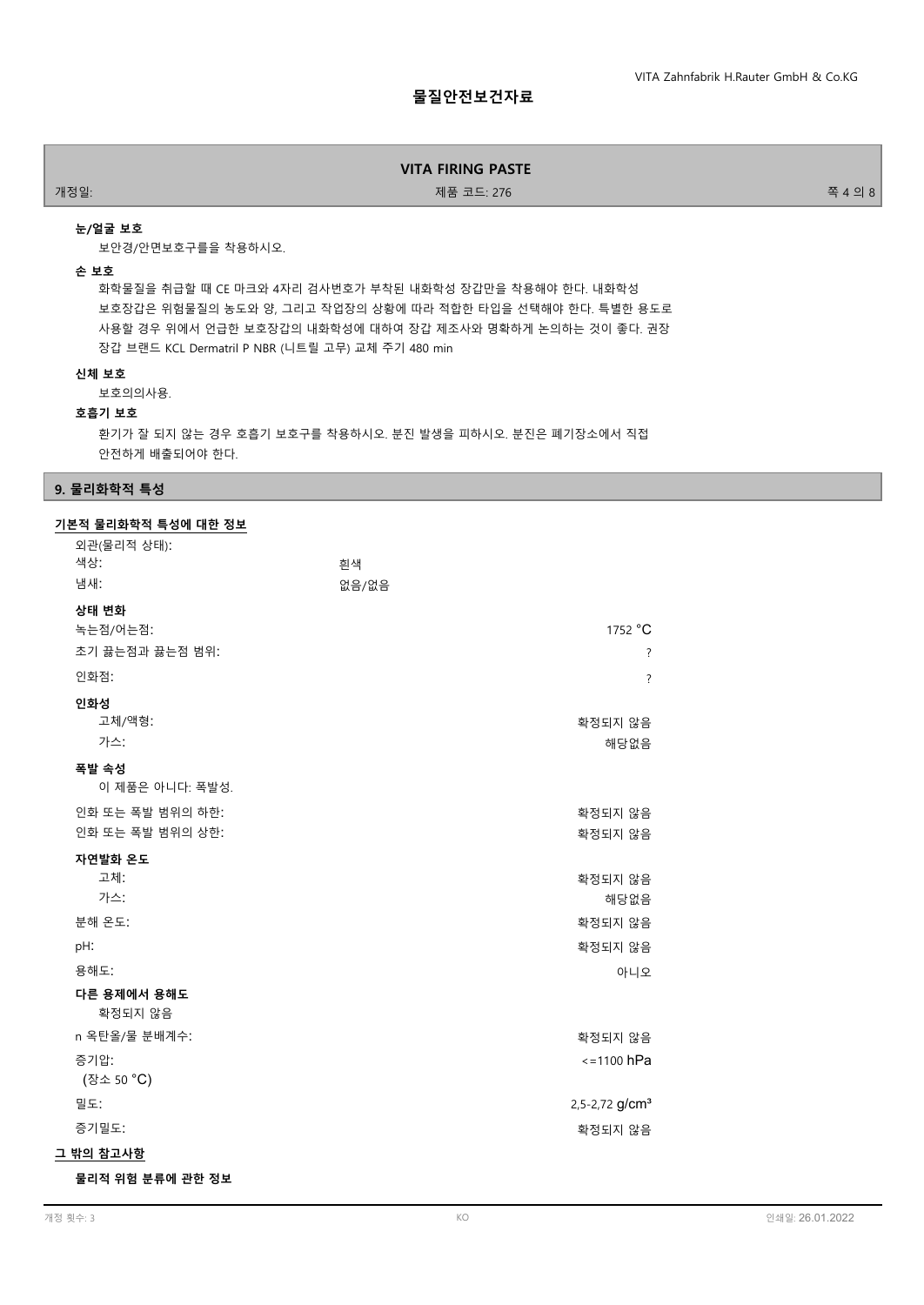# **물질안전보건자료**

| 개정일:                                    | <b>VITA FIRING PASTE</b><br>제품 코드: 276 | 쪽 5 의 8 |
|-----------------------------------------|----------------------------------------|---------|
| 산화 특성<br>비산화성.<br>기타 안전 특성<br>고형 성분 함량: | 50 %                                   |         |
| 증발 속도:                                  | 확정되지 않음                                |         |
| 추가 정보                                   |                                        |         |

# **10. 안정성 및 반응성**

# **반응성**

규정에 따라 취급 및 저장될 경우, 유해 반응이 없음.

#### **화학적 안정성 및 유해 반응의 가능성**

본 제품을 통상의 상온에서 저장하면 안정함.

# **위험한 반응 가능성**

알려진 유해 반응은 없음.

#### **피해야 할 조건**

없음/없음

# **피해야 할 물질**

아무런 정보가 없다.

#### **분해시 생성되는 유해물질**

유해분해물은 알려지지 않음.

# **11. 독성에 관한 정보**

# **독성학적 영향에 대한 정보**

#### **급성 독성**

제공된 데이터에 근거해 분류 기준을 충족하지 않음.

# **피부 부식성 또는 자극성/심한 눈 손상 또는 자극성**

피부에 자극을 일으킴

심한 눈 손상/눈 자극성(serious eye damage/eye irritation): 제공된 데이터에 근거해 분류 기준을 충족하지 않음.

#### **호흡기 과민성/피부 과민성**

제공된 데이터에 근거해 분류 기준을 충족하지 않음.

# **발암성/생식세포 변이원성/생식독성**

흡입 시 암이 발생할 수 있다 (Aluminosilicate fibre, dioxosilane) 생식세포 변이원성(germ cell mutagenicity): 제공된 데이터에 근거해 분류 기준을 충족하지 않음. 생식독성(reproductive toxicity): 제공된 데이터에 근거해 분류 기준을 충족하지 않음.

#### **특정 표적장기 독성 (1회 노출)**

제공된 데이터에 근거해 분류 기준을 충족하지 않음.

# **특정 표적장기 독성 (반복 노출)**

제공된 데이터에 근거해 분류 기준을 충족하지 않음.

## **흡인 유해성**

제공된 데이터에 근거해 분류 기준을 충족하지 않음.

#### **테스트에 대한 추가 정보**

이 혼합물은 규정 (EC) No. 1272/2008 [CLP]의 의미에서 위험물질로 분류되어 있다. 화학물질로부터 생기는 특정 유해성!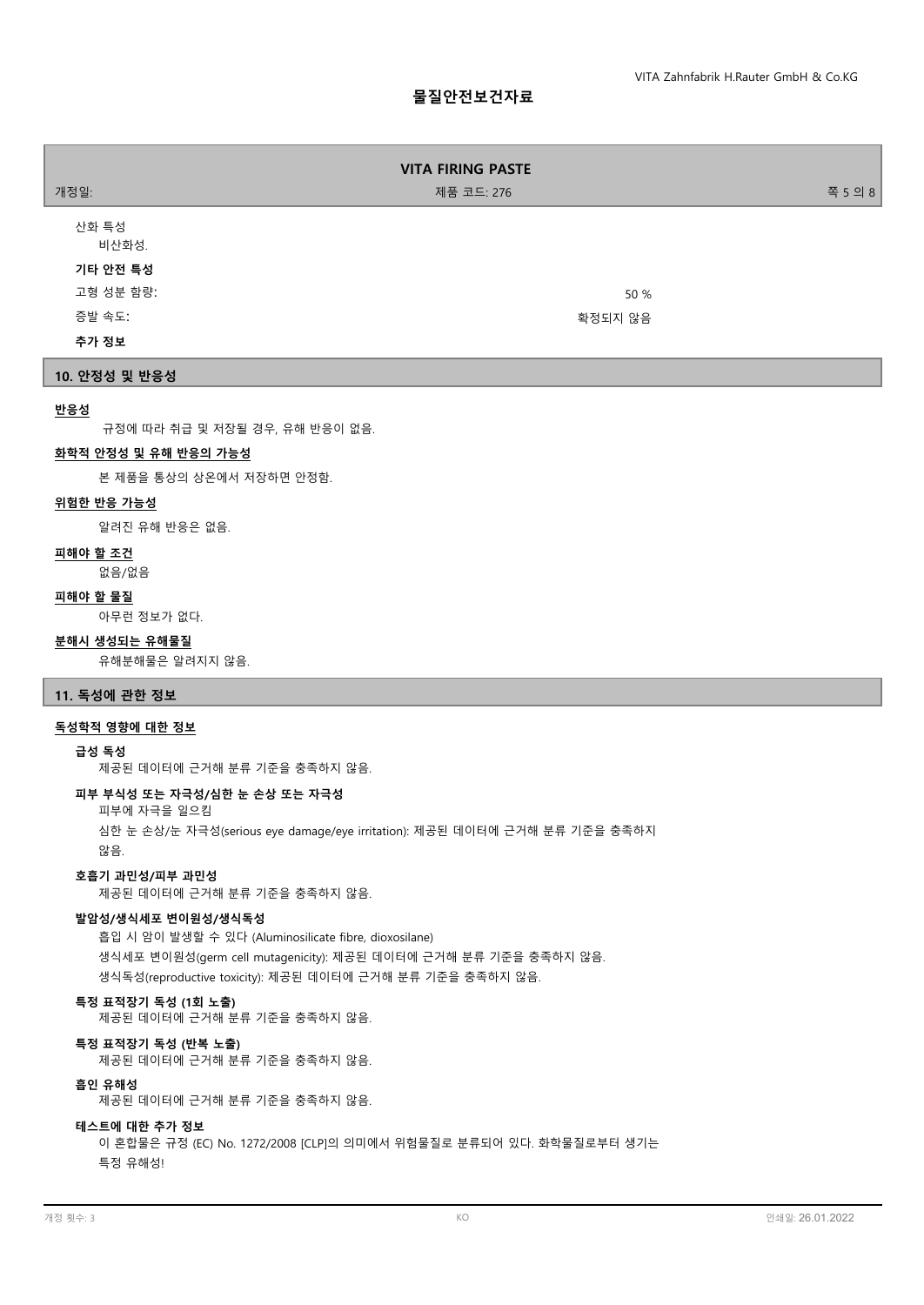개정일: 기능 - 대한민국의 대학 - 대한민국의 대학 - 대한민국의 제품 코드: 276 전 - 대한민국의 대학 - 대한민국의 대학 - 대한민국의 8월 6일 8

# **12. 환경에 미치는 영향**

## **생태독성**

이 제품은 아니다: 환경독성.

# **잔류성 및 분해성**

이 제품은 검사를 받지 않은 제품이다.

#### **생물 농축성**

이 제품은 검사를 받지 않은 제품이다.

# **토양 이동성**

이 제품은 검사를 받지 않은 제품이다.

# **기타 유해 영향**

아무런 정보가 없다.

## **추가 정보**

환경으로 배출하지 마시오.

#### **13. 폐기시 주의사항**

#### **폐기 방법**

#### **폐기방법**

하수설비나 수환경으로 유출되지 않게 한다. 폐기물은 해당 법규에 따라 폐기하시오.

#### **폐기시 주의사항(오염된 용기 및 포장의 폐기 방법을 포함함)**

지침 2008/98/EC (폐기물 기본 지침)에 따른 유해성 폐기물. 오염된 포장물은 물질처럼 취급해야 한다. 분진을 축축하게 한 다음 잘 밀폐된 용기에 넣어 안전하게 제거한다!

# **14. 운송에 필요한 정보**

| 해상 운송 (IMDG)                                 |                                                          |
|----------------------------------------------|----------------------------------------------------------|
| 유엔 번호 또는 식별번호:                               | No dangerous good in sense of this transport regulation. |
| 유엔 적정 선적명:                                   | No dangerous good in sense of this transport regulation. |
| <u> 운송에서의 위험성 등급:</u>                        | No dangerous good in sense of this transport regulation. |
| <u>용기등급:</u>                                 | No dangerous good in sense of this transport regulation. |
| 항공 운송 (ICAO-TI/IATA-DGR)                     |                                                          |
| 유엔 번호 또는 식별번호:                               | No dangerous good in sense of this transport regulation. |
| <u>유엔 적정 선적명:</u>                            | No dangerous good in sense of this transport regulation. |
| 운송에서의 위험성 등급 <u>:</u>                        | No dangerous good in sense of this transport regulation. |
| 용기등급:                                        | No dangerous good in sense of this transport regulation. |
| 해양오염물질                                       |                                                          |
| 환경에 유해함:                                     | 아니오                                                      |
| 사용자가 운송 또는 운송 수단에 관련해 알 필요가 있거나 필요한 특별한 안전대책 |                                                          |
| 아무런 정보가 없다.                                  |                                                          |

#### **MARPOL 73/78 Annex II 및 IBC 코드에 따른 벌크(bulk) 운송**

해당없음

#### **15. 법적 규제현황**

**기타 국내 및 외국법에 의한 규제**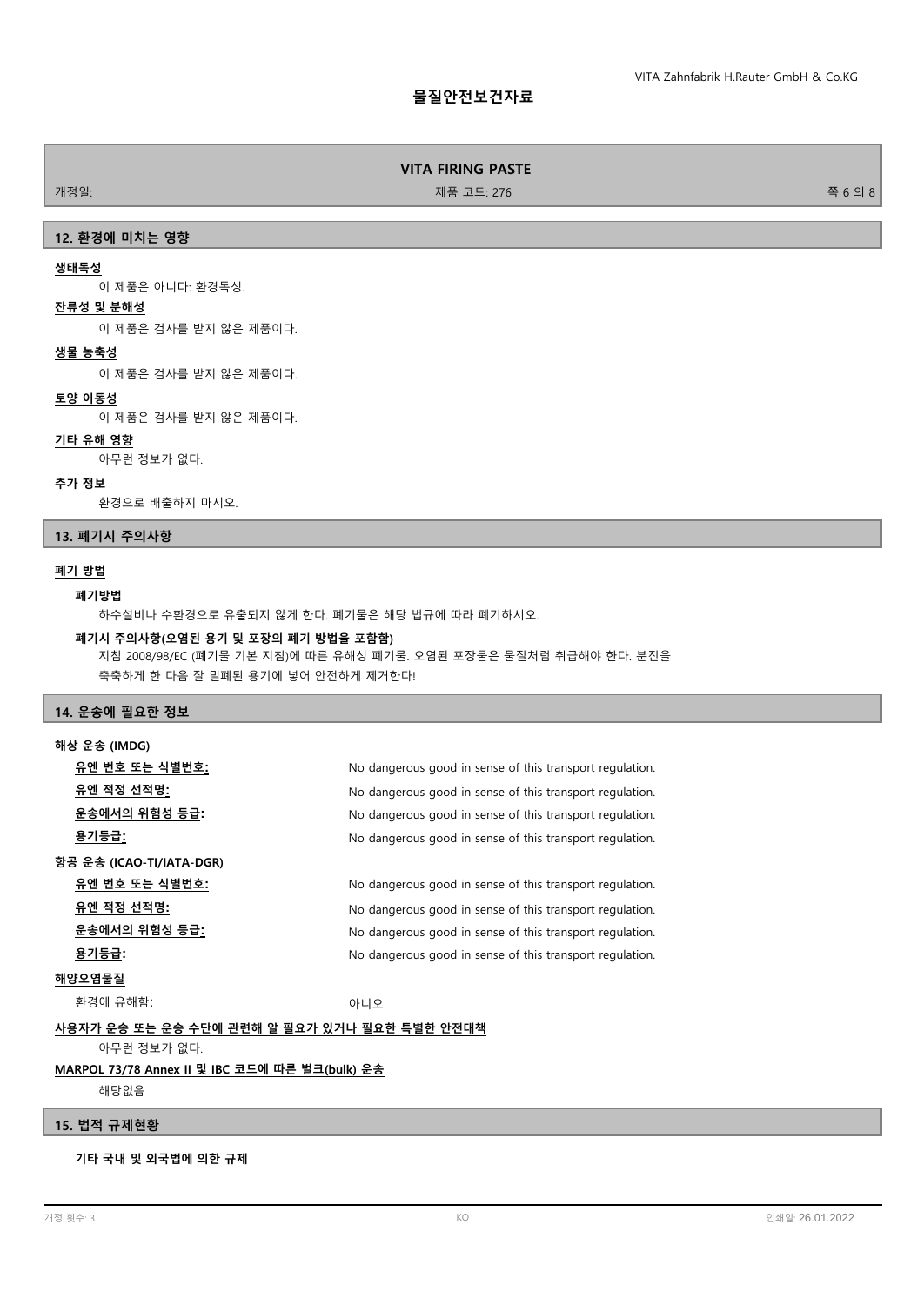개정일: 기능 - 276 전 7 의 8 전 7 의 8 전 7 의 8 전 7 의 8 전 7 의 8 전 7 의 8 전 7 의 8 전 7 의 8 전 7 의 8

고용 제한:

청소년근로보호법에 따른 취업 제한을 준수한다. 임산부나 수유모에 대한 모성보호지침에 따른 취업 제한을 준수한다.

#### **16. 그 밖의 참고사항**

개정일:

개정 횟수:

3

#### **약어 및 두문자어**

ADR: Accord européen sur le transport des marchandises dangereuses par Route (European Agreement concerning the International Carriage of Dangerous Goods by Road) IMDG: International Maritime Code for Dangerous Goods IATA: International Air Transport Association GHS: Globally Harmonized System of Classification and Labelling of Chemicals EINECS: European Inventory of Existing Commercial Chemical Substances ELINCS: European List of Notified Chemical Substances CAS: Chemical Abstracts Service LC50: Lethal concentration, 50% LD50: Lethal dose, 50% CLP: Classification, labelling and Packaging REACH: Registration, Evaluation and Authorization of Chemicals GHS: Globally Harmonised System of Classification, Labelling and Packaging of Chemicals UN: United Nations DNEL: Derived No Effect Level DMEL: Derived Minimal Effect Level PNEC: Predicted No Effect Concentration ATE: Acute toxicity estimate LL50: Lethal loading, 50% EL50: Effect loading, 50% EC50: Effective Concentration 50% ErC50: Effective Concentration 50%, growth rate NOEC: No Observed Effect Concentration BCF: Bio-concentration factor PBT: persistent, bioaccumulative, toxic vPvB: very persistent, very bioaccumulative RID: Regulations concerning the international carriage of dangerous goods by rail ADN: European Agreement concerning the International Carriage of Dangerous Goods by Inland Waterways (Accord européen relatif au transport international des marchandises dangereuses par voies de navigation intérieures) EmS: Emergency Schedules MFAG: Medical First Aid Guide ICAO: International Civil Aviation Organization MARPOL: International Convention for the Prevention of Marine Pollution from Ships IBC: Intermediate Bulk Container SVHC: Substance of Very High Concern 약어 및 두문자어에 관해 http://abbrev.esdscom.eu의 표를 참조 **GHS에 따른 혼합물 분류 및 사용된 평가 방법**

| 분류                  | 분류 절차 |
|---------------------|-------|
| Skin Irrit. 2; H315 | 계산법   |
| Carc. 1B; H350i     | 계산법   |